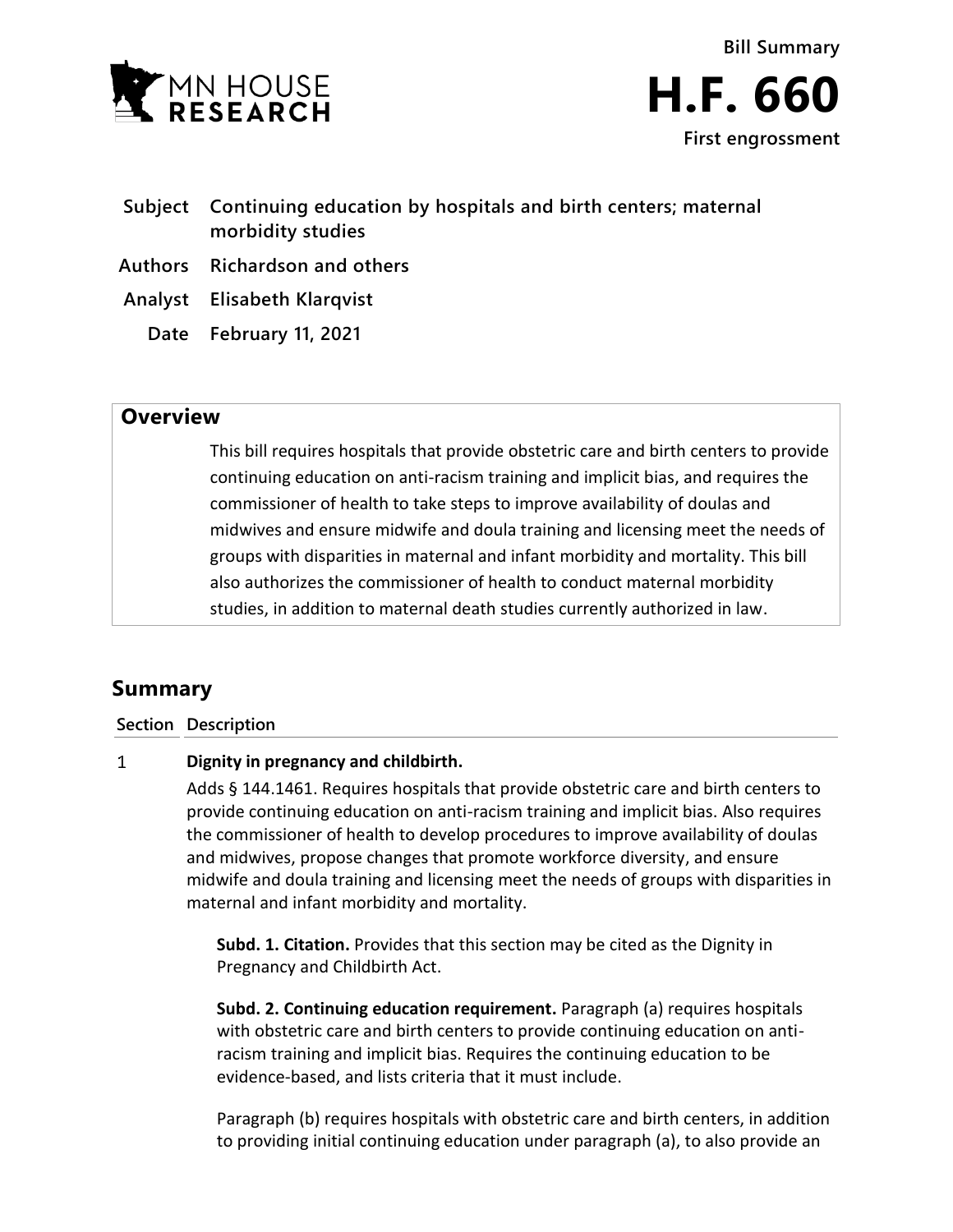### **Section Description**

annual refresher course that reflects current trends on race, culture, identity, and anti-racism principles and institutional implicit bias.

Paragraph (c) requires hospitals with obstetric care and birth centers to develop continuing education materials on anti-racism and implicit bias that must be provided to direct care employees and contractors who routinely care for pregnant or postpartum patients.

Paragraph (d) requires hospitals with obstetric care and birth centers to coordinate with health-related licensing boards to obtain continuing education credits for the training and materials required by this section. Also requires the commissioner of health to monitor compliance with this section, and requires initial training to be completed by December 31, 2022.

Paragraph (e) requires hospitals with obstetric care and birth centers to provide a certificate of training completion upon request, and allows a facility to accept the training certificate from another facility for a provider who works in more than one facility.

**Subd. 3. Midwife and doula care.** In order to improve maternal and infant health and improve birth outcomes in groups with the most significant disparities, requires the commissioner of health, in partnership with the listed groups, to develop procedures and services to make midwife and doula services available to groups with the most disparities in maternal and infant morbidity and mortality; propose changes to midwife licensure to allow midwives with nationally recognized credentials to practice to the full scope of competency and education; promote racial, ethnic, and language diversity in the midwife and doula workforce; and ensure midwife and doula training and licensing are tailored to the specific needs of groups with the most significant disparities in maternal and infant morbidity and mortality.

#### $\overline{2}$ **Maternal morbidity and death studies.**

Amends § 145.901. Current law authorizes the commissioner of health to conduct maternal death studies. This section expands this authority to also allow the commissioner to conduct maternal morbidity studies.

**Subd. 1. Purpose.** Authorizes the commissioner of health to conduct maternal morbidity studies, in addition to current authority to conduct maternal death studies, to reduce the numbers of preventable adverse maternal outcomes. Defines maternal morbidity as severe maternal morbidity as defined by the CDC (the CDC uses International Classification of Diseases diagnosis and procedure codes to identify delivery hospitalizations that have severe maternal morbidity indicators. There are currently 21 severe maternal morbidity indicators, including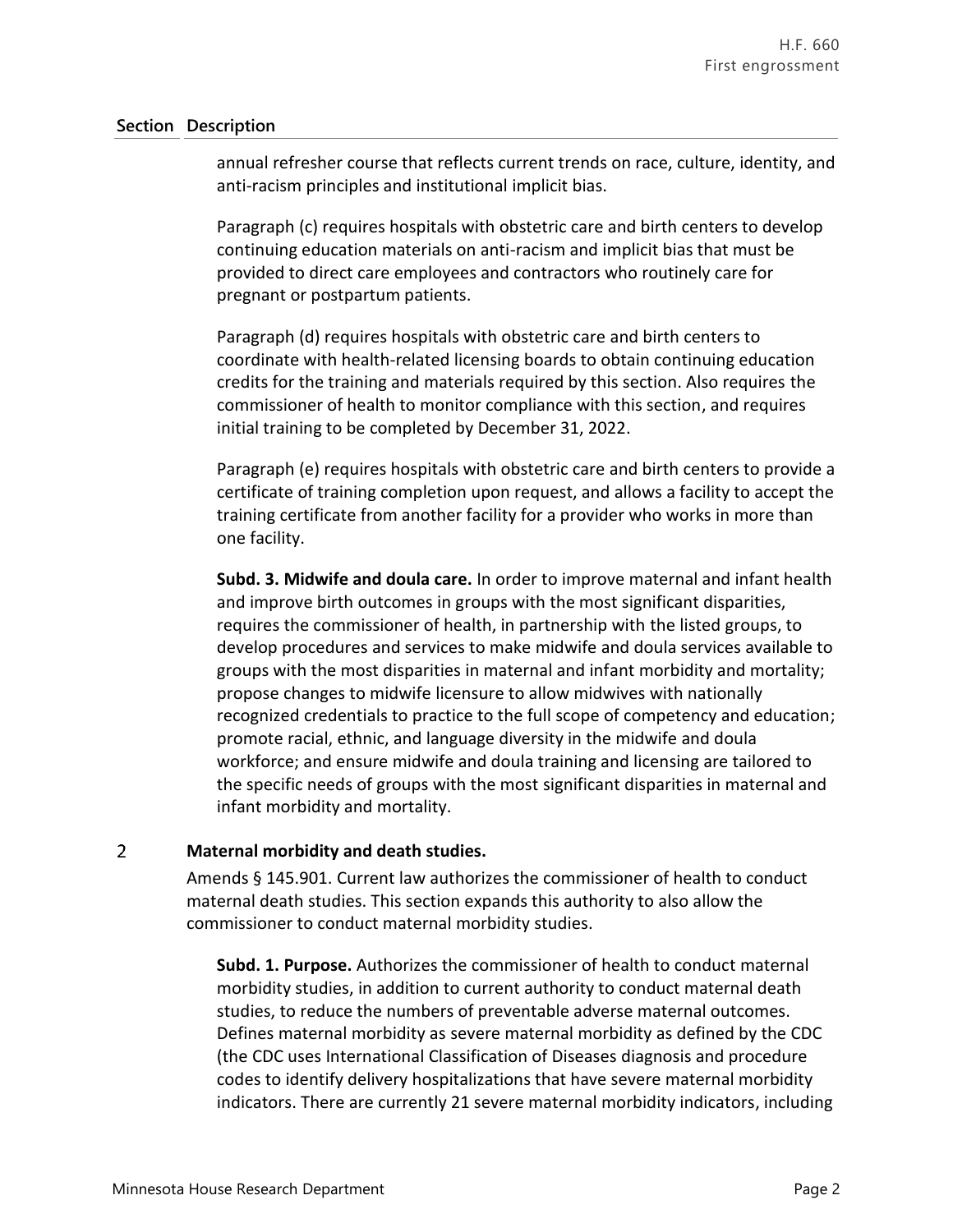### **Section Description**

acute myocardial infarction, aneurysm, acute renal failure, eclampsia, and blood products transfusion).

**Subd. 2. Access to data.** Paragraph (a) allows the commissioner to access the medical data and health records of a woman who has experienced morbidities during a pregnancy or within 12 months of a fetal death, live birth, or other termination of a pregnancy without the consent of the subject of the data or other listed individuals. Specifies that this access includes the names of providers and clinics where care was provided before, during, or related to the pregnancy or death. Permits the commissioner to access records maintained by family home visiting programs, the WIC program, the prescription monitoring program, behavioral health services programs, substance use treatment facilities, law enforcement, medical examiners, coroners, or hospitals for the purpose of providing the name and location of care received before, during, or after pregnancy.

Paragraph (c) adds the subject of the data to the list of individuals the commissioner must make a good-faith effort to notify, before collecting the data.

Paragraphs (e), (f), and (g) allow the commissioner to access certain information from a coroner or medical examiner; to access Department of Human Services data to identify sources of care and services to assist with evaluation of welfare systems to reduce preventable maternal deaths; and to request and receive law enforcement reports or incident reports.

**Subd. 3. Management of records.** After the commissioner collects all data about a maternal morbidity subject needed to perform a study, requires the commissioner to transfer certain data from the source records to a separate record, and to destroy the source records. (This requirement currently applies to data about a subject of a maternal death study).

**Subd. 4. Classification of data.** Classifies data held by the commissioner to carry out maternal morbidity studies the same as data held by the commissioner to carry out maternal death studies (confidential data on individuals or confidential data on decedents). Makes public, summary data on maternal morbidity studies created by the commissioner. Requires data provided by the commissioner of human services to maintain the same data classification that the data held when retained by the commissioner of human services.

#### 3 **Appropriation; anti-racism and implicit bias training; maternal morbidity and death studies.**

Makes a blank appropriation in fiscal year 2022 from the general fund to the commissioner of health for grants for anti-racism and implicit bias training. Also